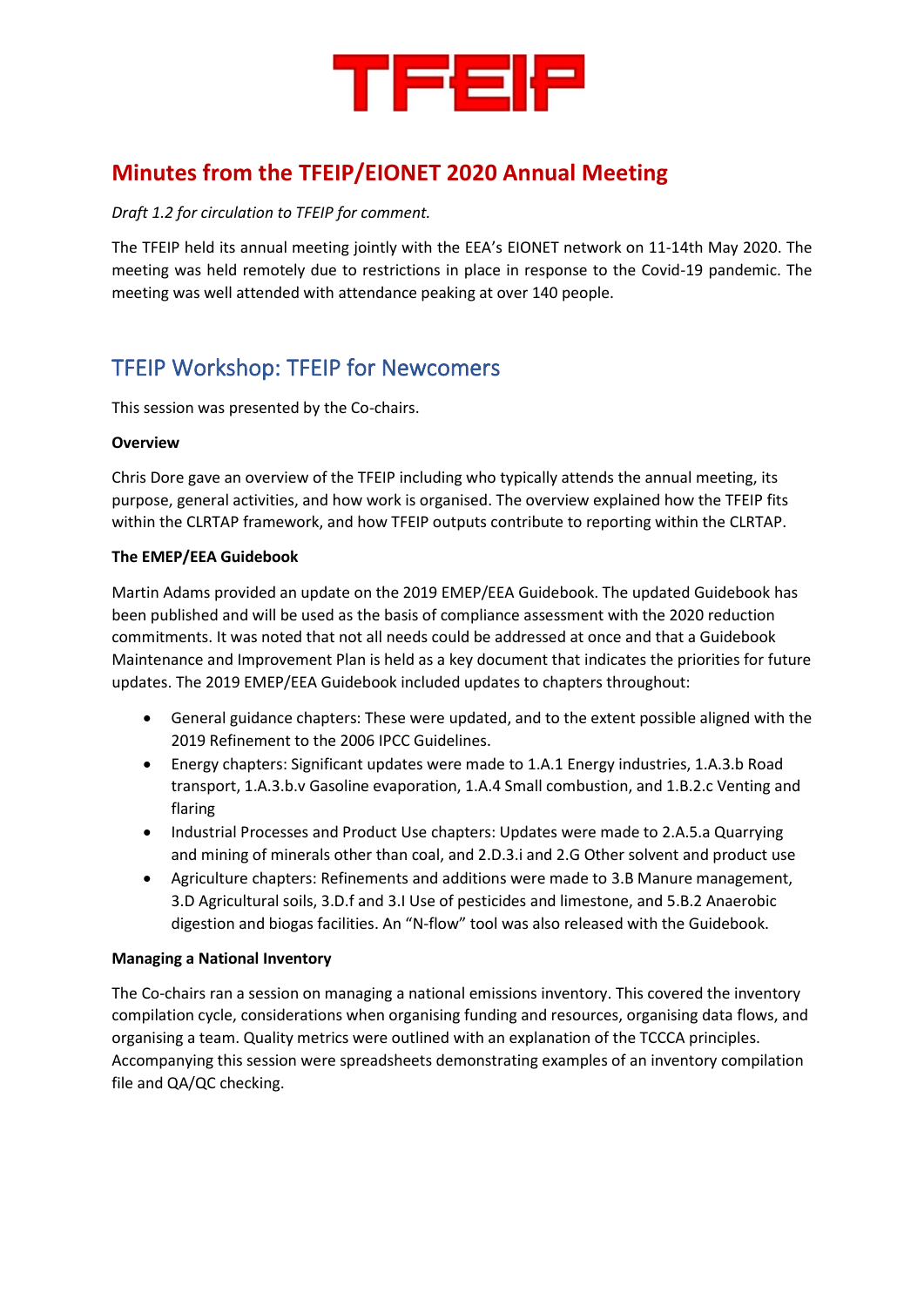# TFEIP Eionet Meeting 2020

## 1 Introduction and International News

### 1.1 Work Completed and Future TFEIP Work

An overview of recent international news was presented by the Co-Chairs. In 2019, updates to the 2019 EMEP/EEA Air Pollutant Emissions Inventory Guidebook (the 'Guidebook') were completed and published. The revised guidebook included updates to the estimation methodologies, updated general guidance and an agriculture N-flow tool. The reporting guidelines were improved through the updating of the Annex I reporting template. A working group was established concerning black carbon.

Priorities for the 2020-2021 Work Programme include planning for TFEIP 2021, the Guidebook Maintenance and Improvement Plan and the black carbon working group. Subject to resource availability, other tasks could include a paper on Earth Observation, guidance on Fine Timescales and support and collaboration for the Task Force on Hemispheric Transport of Air Pollution (TFHTAP).

A review of the Gothenburg Protocol is currently underway. This is considered in more detail in Section [7](#page-6-0) [Conclusions and Forward Look.](#page-6-0)

The Co-chairs also presented the 10-year strategy, setting out actions for the next 10 years that fall into two categories:

- 1. Improving the emissions inventory reporting
- 2. Improving the science

These are expanded upon in Sectio[n 7](#page-6-0) [Conclusions and Forward Look.](#page-6-0)

### 1.2 Report from the "NMR" Condensables Workshop

The Co-chairs presented the finding of the Condensables Workshop held in March 2020. This workshop was organised by Norwegian Meteorological Institute and supported by the Nordic Council of Ministers. Work on this subject is ongoing with a report due in Autumn 2020. Consideration has been given to what could be achieved within the next ~12 months, and longer term.

Those attending the meeting agreed that the TNO "Ref2" emissions estimates for the EMEP region (which include condensable PM in a consistent way) should be used for scientific purposes. The attendees also agreed that there continues to be an immediate need for greater transparency in terms of what is actually included in, or being reported by, national emissions inventories.

Longer term aims include:

- The involvement of measurement experts to define PM metrics
- A review of the Guidebook contents, and development to align the information to support Parties with reporting commitments to the CLRTAP
- Recognising that the needs of the science community and those dealing with policy/compliance issues may differ, and that future developments will need to carefully balance delivering to both.
- Establishment of a database for emissions information and detailed bottom up estimates for selected emissions sources.

Additional information on this can be found in Section [7](#page-6-0) [Conclusions and Forward Look.](#page-6-0)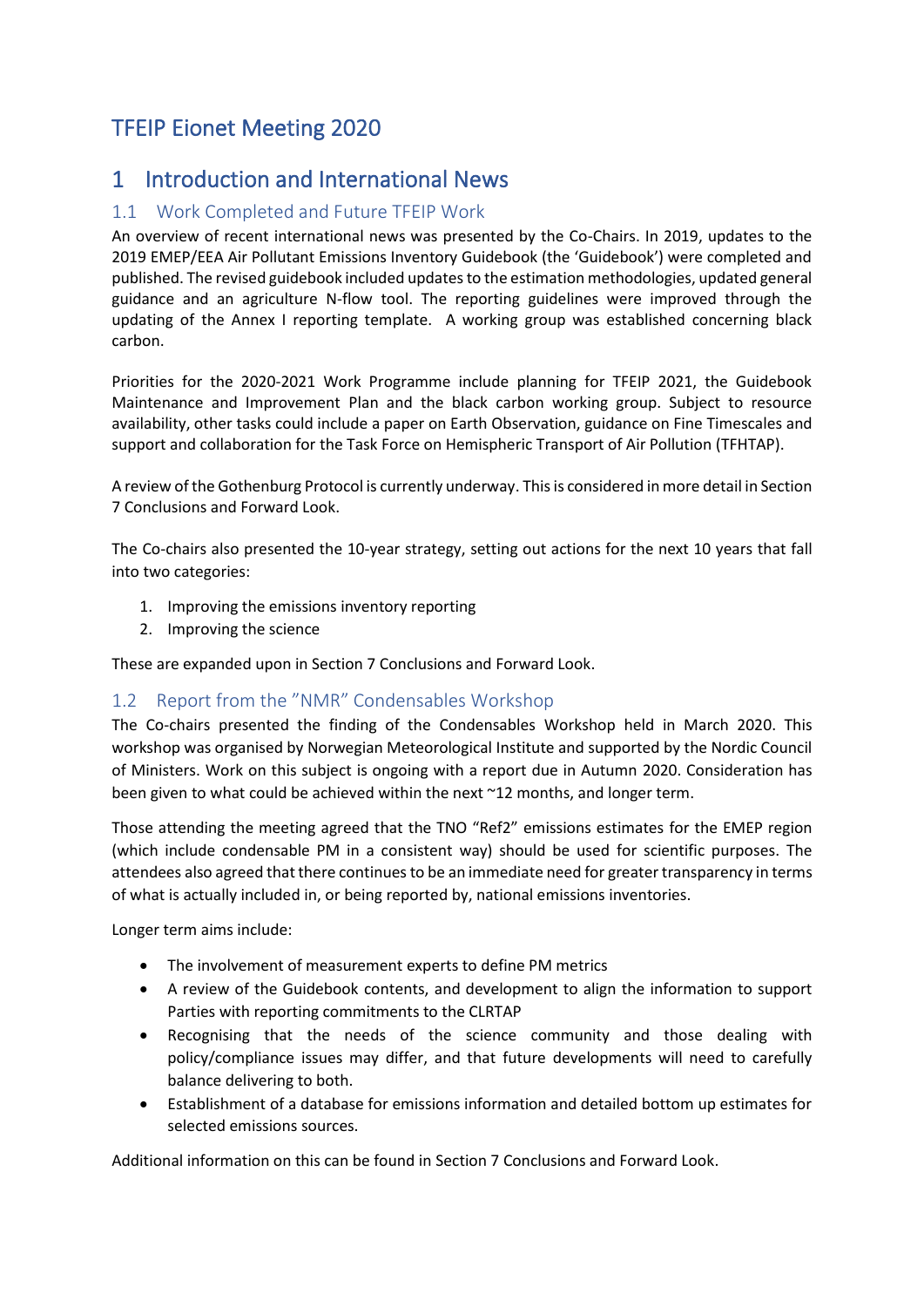## 1.3 News from the European Commission

Zlatko Kregar presented an update from the European Commission (EC) on Directive (EU) 2016/2284. The policy framework for the EU Clean Air Policy was summarised, demonstrating the interaction between the Air Quality Directive, the NEC Directive and source-specific emission standards. An overview of the European Green Deal was also given.

Preliminary 2005-2018 emission trends for NH<sub>3</sub>, NMVOC, NOx, PM<sub>2.5</sub> and SO<sub>2</sub> were presented. All Member States (MS) are in compliance with NOx and  $SO<sub>2</sub>$  ceilings however 5 MS are not in compliance for NH<sup>3</sup> and one MS is not in compliance for NMVOC. Collectively, the EU28 is below the required emission ceilings for all pollutants in every year since 2010.

An overview of the 2019 inventory review process was presented along with some summary findings. For the 2020 inventory review, methods are largely similar to previous years but gridded data and large point sources were added to the scope. The results of the review will be available later this year.

An overview of MS reporting of projected emissions and National Air Pollution Control Programmes (NAPCPs) was presented. These submissions have undergone technical review, and results will be presented to MS later in the year, with a meeting planned for June.

The EC NEC implementation report is planned for Q2 2020 and considers all NEC requirements. A methodology for tracking Clean Air Funding has also been developed. The 2<sup>nd</sup> Clean Air Outlook report is planned for Q4 2020 and work is currently being undertaken to update the modelling framework and analyse the differences between policy scenarios and the baseline.

### 1.4 The Centre for Emission Inventories and Projections

The Centre for Emission Inventories and projections (CEIP) presented a review of emission inventories for 2020. There were 42 Annex I tables submitted, 26 resubmissions, 36 Parties providing activity data and 36 IIRs submitted. Overall, completeness of time series reporting has improved over the last year. However, there were ongoing challenges identified with gridded and large point source emissions relating to incorrect coordinates and missing data with more than 50% area being gap-filled by expert estimates.

The 2020 in-depth inventory reviews will be held via web conferences between 25-28 June and will look at submissions from Liechtenstein, Switzerland, Iceland, Kyrgyzstan, Kazakhstan, Monaco, North Macedonia, and the EU.

The extended Annex 1 reporting template was tested in 2019 and was approved by SB/EB meeting in 2019 to be used from 2020 onwards.

### 1.5 The Task Force on Hemispheric Transport of Air Pollution

Tim Butler of the Task Force on Hemispheric Transport of Air Pollution (TFHTAP) gave a presentation on the EDGAR-HTAPv3 Emissions Mosaic. This version of the model aims to implement a longer time series, improved sectoral resolution and additional regional inventories. Initial release is planned for Q1 2021 and publication in Q4 2021.

It is hoped that the TFEIP can find resources to support this work, and a meeting between TFHTAP and TFEIP was arranged.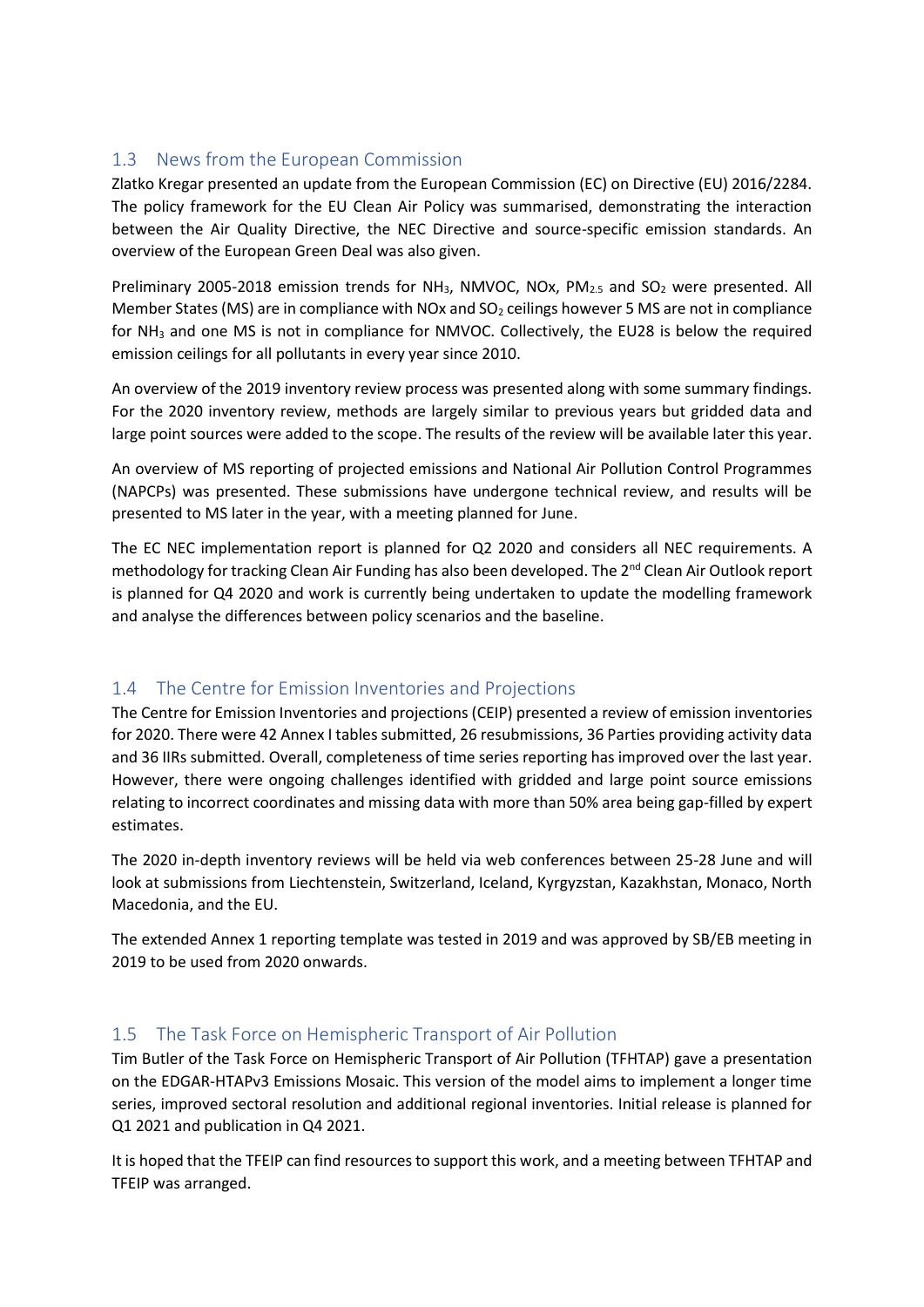# 2 Projections Expert Panel

The projections expert panel meeting was well attended with over 115 people.

Melanie Hobson (co-chair) presented the updates made to the projection chapter for inclusion in the 2019 EMEP/EEA Guidebook. The work was undertaken by an Ad-hoc group consisting of Natacha Cleys (Belgium), Steven Lauwereins (Belgium) and Savio Moniz (UK) as well as the group's co-chairs in Autumn 2019. New sections are now included on planning, institutional arrangements, QA/QC, how to deal with different methodologies being used between the historic and projected emission estimates, and continuous improvement of projections.

Two presentations were then given on the expected impact of the coronavirus lockdown on the 2020 emission inventory results and projections. Chris Dore (United Kingdom) presented an assessment of the impact on Member States' compliance with the NECD and CLRTAP commitments, and Morgan Crenes (France) presented on the unprecedented drop in 2020 energy consumption in France.

#### Actions from the meeting are as follows:

- The outcomes and recommendations from the European Commission's NAPCP review project will be presented at the 2021 TFEIP meeting
- Following on from this, a separate ad hoc group will be created to formalise the update of the Annex IV projections reporting template. The template currently lacks transparency due to the level of detail provided.
- In the meantime, interest in hosting an online workshop will be ascertained. Topics suggested so far include sensitivity analysis and information for newcomers.

# 3 Agriculture and Nature Expert Panel

A presentation was given by panel co-chairs Nick Hutchings and Barbara Amon. The presentation covered the development of a methodology for indirect emissions of nitric oxide from agricultural soils. In discussion with Ute Skiba (United Kingdom), it had been decided that the mechanisms driving indirect nitric oxide emissions are similar to those driving direct nitric oxide emissions. The co-chairs therefore propose updates to the Tier 1 methodology for indirect emissions which can be incorporated into the Guidebook when it is next updated (expected to be 2022 or 2023).

Regarding the workplan for 2020-2021, the following actions are priorities:

- Continue the development of a method to estimate ammonia emissions from liquid manure applied to soil
- Continue the development of a method to estimate ammonia emissions from synthetic fertilisers
- Develop a method to estimate ammonia emissions from crops
- Assess the need for a methodology for marine NH3 emissions
- Develop specific guidance on accounting for the import/export of manure
- Cooperate with JRC on improved emission inventory tools
- Continue the collaboration with TFRN, international projects and developments under IPCC

Following the panel session, a demonstration of the EEA's agriculture N-flow Tool was given. This spreadsheet tool can be downloaded from the 2019 EMEP/EEA Guidebook website.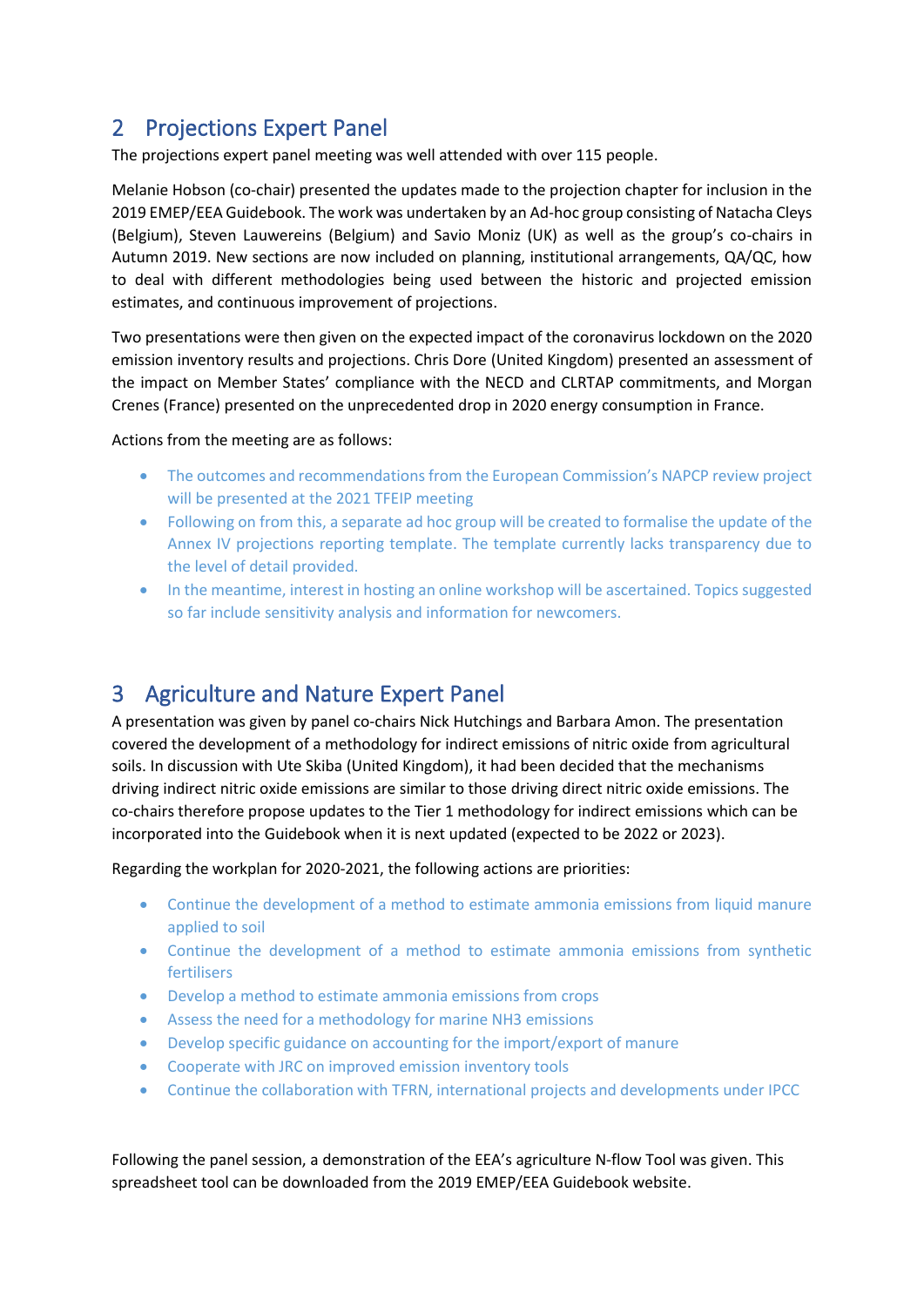# 4 Combustion and Industry Expert Panel

This session was co-chaired by Carlo Trozzi and Chris Dore.

- An overview of the Condensables Workshop was given (details are presented in Section [7](#page-6-0) [Conclusions and Forward Look\)](#page-6-0).
- A summary of the EU H2020 project ClairCity was also given. This project concerns city level emissions inventories and developed methodologies for current and projected emissions from cities.
- A case study was presented on estimating NMVOC emissions from solvents and other product use in Italy.

The Work Plan for 2020-2021 was presented which was dominated by the need to continue to work through a prioritised list of EMEP/EEA Guidebook improvements:

- Responding to the changing needs of information on condensable PM emissions
- Continuing to review and improve methodologies for PM emissions from residential combustion
- Supporting Parties to improve their emission estimates of NMVOC from solvent manufacture and use. It was thought that significant improvements could be made by collating country specific information currently being used in national inventories and sharing this across the EMEP domain.

It was recognised that current resource constraints mean that it will be important to prioritise improvement activities. There was a call for all Parties to support the Expert Panel in improving the Guidebook, and an updated priority list will be finalised and circulated. Parties will be approach for voluntary contributions.

## 5 Transport Expert Panel

An update was given on the progress since the 2019 TFEIP meeting. Presentations were given on gas and LPG vehicle emission performance, the Flanders programme on updating emission factors, the upcoming Euro 7 regulation, new developments on the road transport Guidebook chapter and the update of the aviation emission factor annex in the Guidebook (both of which were approved to be updated on the Guidebook website), the plan for revising black carbon in the Guidebook, and the remaining items in the 2020-2021 Workplan.

There was a summary of actions that are now included in 2021 plan including:

- A revision of non-exhaust emission factors for particulate matter from tyre wear
- A review of emission degradation functions for light duty vehicles
- A review of Euro 6 emission factors taking into account new RDE measurements
- Revision of particulate matter characteristics as a result of Horizon 2020 projects.
- There is also ongoing work to collect feedback from work on ship emissions, rail and nonexhaust emissions.
- Navigation, road transport and brake/tyre/road wear emissions were highlighted as priority areas for the black carbon update.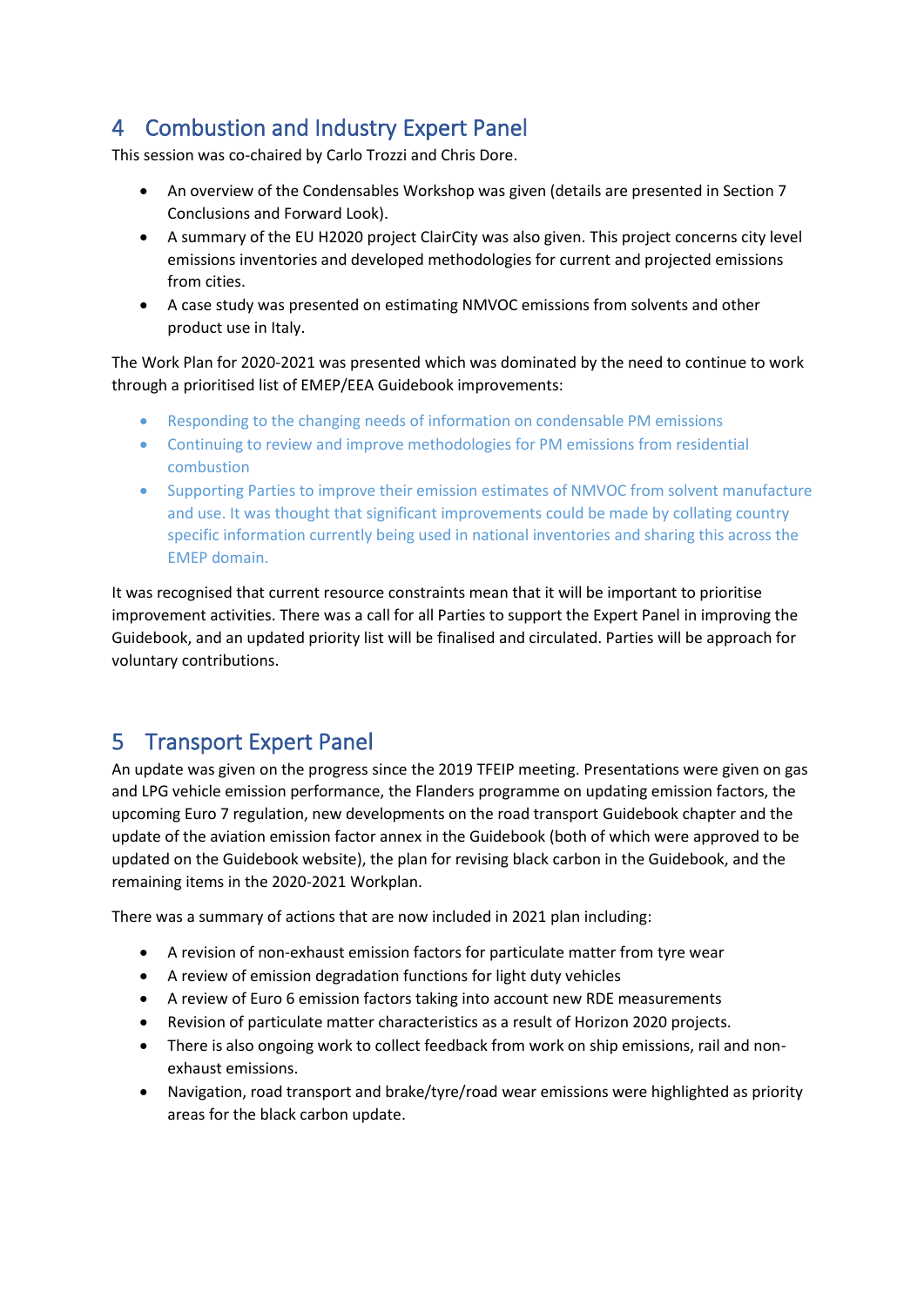# 6 New Science and EIONET

### 6.1 Black Carbon Working Group

A Black Carbon Working Group is one of the priority actions in the TFEIP Work Plan 2020-21 and the establishment of such a group was accepted by the EMEP Steering Body in their meeting in September 2019. Expected outcomes of the work include checking and defining the current methodologies of the EMEP/EEA Guidebook, identifying possible gaps and improvement needs, and harmonizing the current presentation of methods in the Guidebook. The results can be used to support inclusion of black carbon in a revised Gothenburg Protocol.

TFEIP experts contributed to the task through a questionnaire in December 2019 and then worked in February and March 2020 in small expert teams or individually to analyze the original references behind the Guidebook emission factors. These were classified into four categories (Petzold et al. 2013<sup>1</sup>):

- Elemental carbon (EC) where measurement was by chemical composition including Aerosol Time-of Flight Mass Spectrometry
- Equivalent black carbon (eBC) where measurement was by light absorption
- Refractory black carbon (rBC) where measurement was by thermal radiation or by Soot Particle Aerosol Mass Spectrometry
- Unknown (Un) where the literature method was unclear or not available.

The TFEIP discussed the next steps for the work at the Black Carbon Session and concluded on presentation of methods in the Guidebook and on how to arrange further work:

- Work is needed to provide information on measurement methods along with the emission factor in the EF tables and indicated according to the Petzold 2013 classification presented above.
- The aim is to provide actual emission factors (e.g. g/tonne) in addition to or instead of the current fraction (%PM<sub>2.5</sub>). The issue will be subject to further discussion.
- Emission factors will be presented in the EF tables and more detailed information in the chapter as appropriate.
- Presentation of methods will be harmonized and completed where needed, e.g. clearly indicate that the current %-fractions are to be used for particles, including condensables.
- Possibility to provide information on regional applicability of methods will be studied. In the EMEP/EU area the impact of legislation should be included.
- Try to establish connections with emissions measurement community and to maintain upto-date information on ongoing measurement projects in the EMEP area to be utilized in Guidebook development.
- It was concluded that the work listed above to improve the Guidebook currently relies on voluntary contributions, although it is possible that some funding from EU (via the European Environment Agency or European Commission ) may become available when the Guidebook is due to be updated.
- When the TFEIP receive new data requests that require work that cannot be carried out on a voluntary basis, it is important to clearly communicate this to EMEP and the EC.
- With limited resources we need to prioritize efforts, determined by e.g. the age of existing reference material, key sources where there are missing references etc.

<sup>1</sup> <https://nilu.brage.unit.no/nilu-xmlui/bitstream/handle/11250/2384208/acp-13-8365-2013.pdf?sequence=3>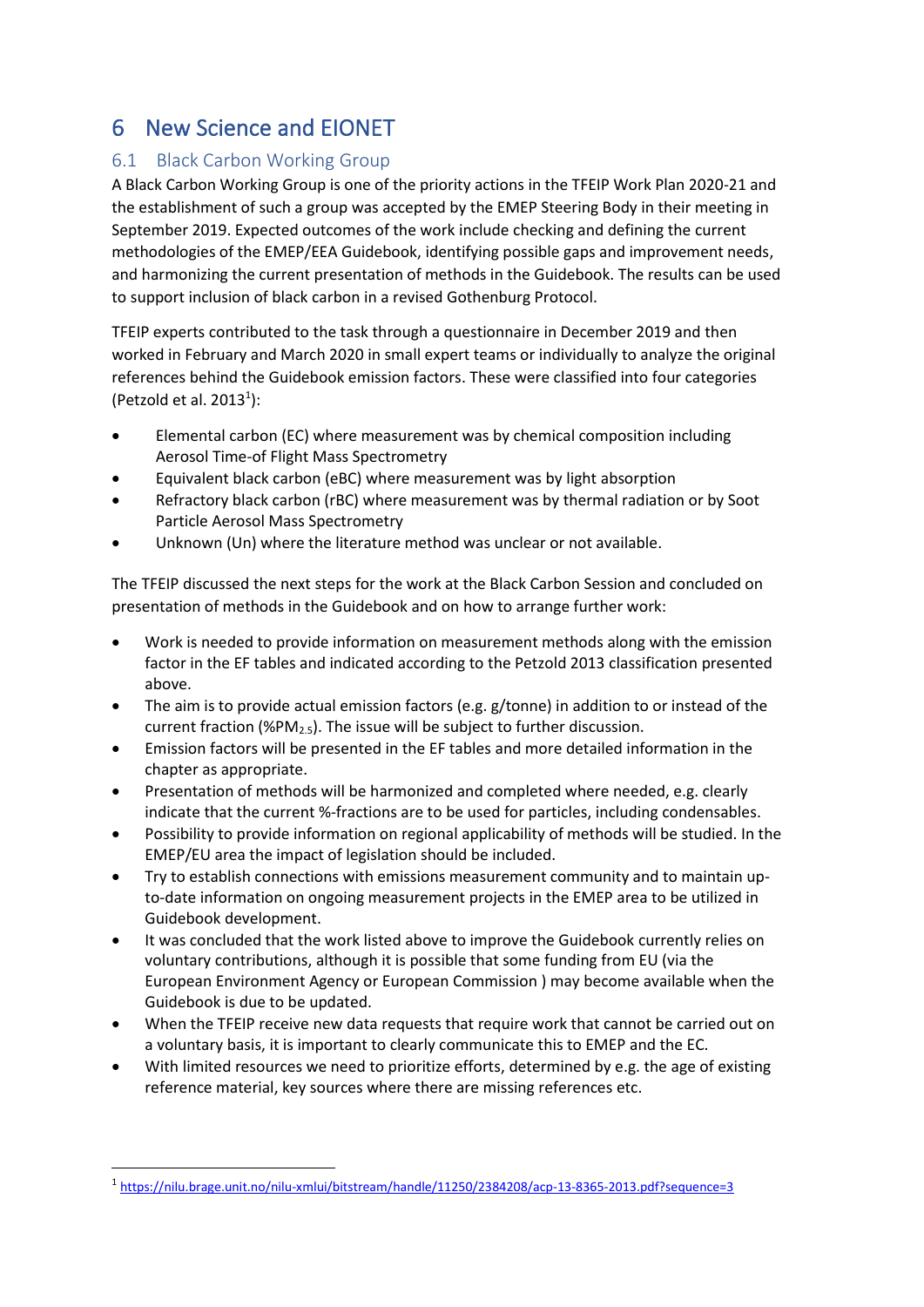Colleagues from IPCC participated the BC session and Mr Tanabe informed the TFEIP about IPCC's work on short lived climate forcers (NOx, NMVOC, CO, NH3, BC, PM2.5) in 2020-2022. IPCC is identifying cases where the methods in the EMEP/EEA Guidebook are not applicable in developing countries due to differences in technologies or due to lack of activity data. Also, for sources not addressed in the Guidebook but existing in developing countries. Thus, IPCC methods would not be duplicative but in addition to the EMEP/EEA Guidebook. The TFEIP could support this by providing information on identified improvement needs in the EMEP/EEA Guidebook and on the applicability of the methods in developing countries.

### 6.2 EIONET

Martin Adams (EEA) presented on the development of an EEA-Eionet Strategy 2021-2030. The vision is to enable a sustainable Europe through trusted and actionable knowledge for informed decisionmaking on priorities and solutions. The strategy will be implemented across 2020 and 2021.

Catherine Ganzleben (EEA) gave an update on recent and on-going EEA activities. Upcoming releases include 'Air quality in Europe – 2020', 'Healthy environments, healthy lives', a webpage on air quality and health, and a briefing on synergies across national actions to reduce air pollutant emissions and greenhouse gases.

Federico Antognazza (EEA) gave a presentation on the NEC Directive data and lessons learnt from the 2020 reporting cycle. This covered the positives from reporting and highlighted areas for improvement.

# <span id="page-6-0"></span>7 Conclusions and Forward Look

### 7.1 TFEIP Core Tasks

This session was presented by the TFEIP co-chairs. Core tasks for the 2020-2021 TFEIP Workplan were grouped into two categories:

- Expert Panels gathering information on priorities for improving the Guidebook
- Outreach and communications (meetings, newsletters, website improvements).

The co-chairs were pleased to note good progress with the Exert Panel's workplans. The Black Carbon Working Group will continue to work on improving the Guidebook contents and coordination with the UNFCCC. It was highlighted however that additional resources will be needed to continue this work.

### 7.2 Condensable PM

Regarding condensable PM, key points from the earlier "NMR" Condensables Workshop were summarised. These included use of the TNO "Ref2" estimate for scientific purposes, improved national inventory transparency, consultation with measurement experts on definitions and standards and a review of reporting requirements. Actions include agreeing on Guidebook contents, collation of emissions information into a database and preparation of bottom-up estimates for selected sources. Regarding the 2020-2021 Workplan, the following 3 actions were highlighted:

- **National inventory reporting** This will be reviewed as part of the Gothenburg Protocol review at the EMEP Steering Body meeting in September
- **Improvements to Guidebook content** Progress on this action is not possible until metrics have been decided and any improvements will only be possible if funding for the work is available. It was stressed that new guidance must be completed well ahead of the